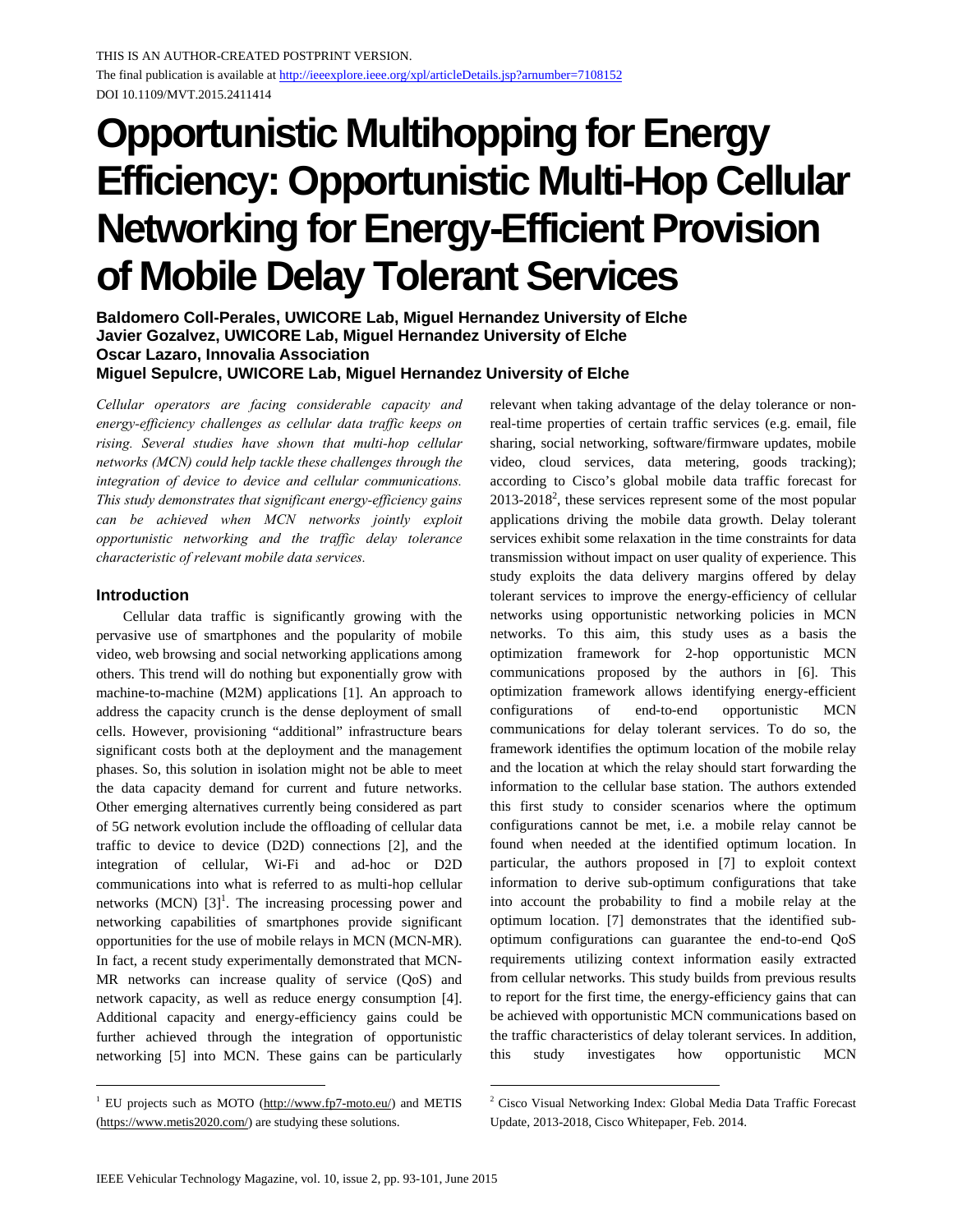communications should be configured to exploit traffic characteristics in order to reduce the energy consumption.

## **Delay tolerant mobile traffic services**

Cisco estimates that mobile video represented 53% of the mobile data traffic by the end of 2013. This percentage is expected to increase to 69% by 2018. Even uplink mobile video traffic is increasing thanks to the popularity of applications such as Ustream, Bambuser or Livestream that allow users to broadcast live events using their mobile devices. Mobile video content delivery technologies currently utilize adaptive streaming (AS) schemes that divide video content into fragments. These fragments are delivered to the user on demand to ensure that sufficient content (in the order of tens of seconds) is constantly buffered at the user device ahead of playback time. This buffering policy avoids freezing of video streaming, thereby improving the user's quality of experience (QoE). The study in [8] showed that YouTube adaptive streaming delivers approximately 1 Megabyte (MB) of data to the user's player every 10 seconds, with the data being received in multiple fragments. However, video content fragments could also be grouped to postpone their transmission at no cost to the perceivable QoE as long as the playback is not interrupted [9].

Mobile email data traffic is another example of popular application that can tolerate certain transmission delays. In fact, email traffic does not require synchronous end-to-end communications and can tolerate delays (>>10s) according to the ITU QoS classification [10]. The delay tolerance is expected from the polling frequency at which email clients check for emails at servers. For example, Gmail clients check for emails approximately once per hour and the polling frequency reduces as long as emails are found on the server; the polling interval can be reduced to approximately 5 minutes intervals.

Social networks and messaging applications generate a significant amount of photo sharing and messaging (text and multimedia) traffic. Uploading photos to social networks is not necessarily an instantaneous process, and can be configured considering factors such as the synchronization frequency. Mobile messaging applications require a data connection at the transmitter and receiver for the exchange of messages. Mobile messaging applications are delay tolerant from their design since they postpone the transmission or reception of the messages if such connections are not available.

Other relevant delay tolerant applications include overthe-air (OTA) updating and cloud file hosting services. OTA updating services are becoming increasingly popular in smartphones and tablets for updating applications, software or firmware as well as configuration settings on mobile devices [11]. These services are delay tolerant in nature, and can be designed to exploit connectivity and offloading opportunities. Cloud file hosting services allow (mobile) users to store content in the cloud and access it at any time and place using different (mobile) devices/platforms. These services can be configured to automatically upload files of any type for backup or just for sharing with other users and platforms (e.g. photos or videos). This process can again be configured to exploit the characteristics and efficiency of connectivity conditions. The possibility to optimize the configuration of mobile uploading processes is also present in the vehicular environment. For example, car insurance companies are introducing pay-as-youdrive policies that calculate the drivers' insurance premiums based on the vehicle usage (speed, acceleration, time of day, type of road, and milestone). Vehicles are equipped with an accelerometer and a GPS to track the vehicle location/acceleration, and a cellular modem to collect the measurements at the control centre. The frequency with which the vehicle uploads the information is managed at the control centre [12]. Therefore, the upload of information from the vehicle can be deemed as delay tolerant.



*Figure 1 2-hop opportunistic MCN scenario.* 

# **Energy consumption of opportunistic MCN networks with mobile relays**

This study considers the use of opportunistic networking in MCN networks to improve the energy-efficiency by exploiting the delay tolerance of relevant mobile data services. To this aim, the study focuses on the 2-hop uplink MCN scenario represented in Figure 1. In this case, the source node (SN) does not transmit its data directly to the base station (BS), but transmits it first to a mobile relay (MR) with improved link budget using D2D communications. The SN-MR and MR-BS transmissions can be real-time, or can be opportunistically scheduled for delay tolerant traffic services based on the quality and efficiency of the links. Opportunistic networking schemes can exploit such delay tolerance together with the nodes' mobility and the store, carry and forward paradigm to program the SN-MR and MR-BS transmissions so that the overall energy consumption for the end-to-end MCN radio transmission is minimized.

This study considers that a static SN wants to upload a message of size *F* to the BS before a deadline *T*. The term message refers to the information data that needs to be uploaded to the BS before the service-dependent delay tolerance (*T*) elapses. For example, it could represent the entire file in the case of cloud/email services, or a set of grouped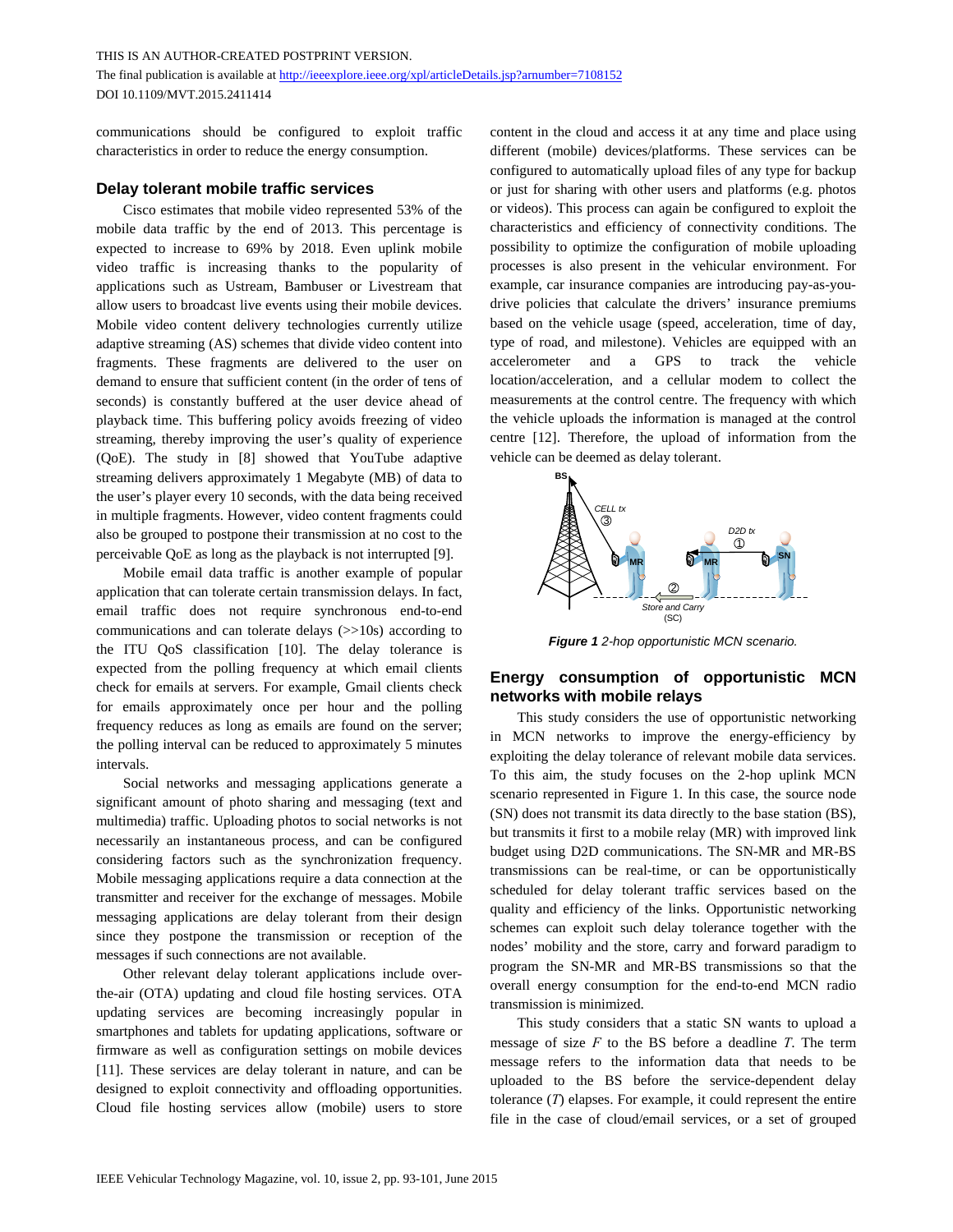THIS IS AN AUTHOR-CREATED POSTPRINT VERSION.

The final publication is available at http://ieeexplore.ieee.org/xpl/articleDetails.jsp?arnumber=7108152 DOI 10.1109/MVT.2015.2411414

fragments in the case of mobile video traffic. For the transmission of the message, SN can establish an opportunistic 2-hop MCN connection to the BS using MR as mobile relay (Figure 1). The time required to transmit the message needs then to consider the time needed to transmit the data from SN to MR  $(t_{D2D})$ , the time the data is stored at the mobile MR  $(t_{SC})$ , and the time needed by MR to upload the data to the BS ( $t_{\text{CEL}}$ ). Finding an optimum opportunistic 2-hop MCN configuration that minimizes the energy consumption is then equivalent to determining the values of  $t_{D2D}$ ,  $t_{SC}$ , and  $t_{CELL}$  that satisfy the following multi-objective constrained function:

$$
o.f : \min(E_{D2D}(t_{D2D}) + E_{SC}(t_{SC}) + E_{CELL}(t_{CELL}))
$$
 (1)

where  $E_{D2D}$ ,  $E_{SC}$  and  $E_{CELL}$  represent the energy consumed in the transmission from SN to MR, the store and carry process, and the transmission from MR to BS, respectively. The objective function is defined together with the restrictions that the D2D and cellular data transmissions (*TR*) of the message of size *F* must be completed, and that the end-to-end transmission is completed before the service-dependent deadline (*T*):

$$
TR_{D2D} (SN \to MR) \ge F \tag{2}
$$

$$
TR_{\text{CELL}}(MR \to BS) \ge F \tag{3}
$$

$$
t_{D2D} + t_{SC} + t_{CELL} \le T \tag{4}
$$

The defined optimization problem can identify the optimum 2-hop opportunistic MCN configuration that minimizes the overall energy consumption for a given location of SN and certain traffic service characteristics (*F* and *T*). Finding such optimum configuration is equivalent to determining the MR location and the location at which the MR needs to start forwarding the information to the cellular network in order to minimize the energy consumption. Full details about the optimization problem can be found in [6].

## *Energy models*

The energy consumption resulting from the cellular and D2D transmissions has been modelled taking into account that the transmission power  $(P_T)$  is the necessary one to guarantee a power level at the receiver  $(P_R)$  equal to a threshold needed for a successful transmission, and that the propagation losses follow the WINNER model for urban scenarios with low antenna heights. In this context,  $P_T$  can be computed as a function of the distance *d* (in meters) between the transmitter and the receiver for Line-Of-Sight (LOS) conditions [13]:

$$
P_{T}^{LOS}(d) = \begin{cases} \frac{P_{R} \cdot 10^{4.1} \cdot (f/5)^{2}}{G_{T} \cdot G_{R}} d^{2.7} & \text{if } d < d_{bp} \\ \frac{P_{R} \cdot 10^{4.1} \cdot (f/5)^{2}}{G_{T} \cdot G_{R} \cdot d_{bp}^{1.73}} d^{4} & \text{if } d \ge d_{bp} \end{cases}
$$
(5)

where  $f$  represents the carrier frequency (in GHz),  $G_T$  and  $G_R$ represent the transmitter and receiver antenna gain (here equal to 1), and  $d_{bp}$  is the breakpoint distance.  $d_{bp}$  is calculated as  $4 \cdot (h_T - 1) \cdot (h_R - 1)/\lambda$ , where  $h_T$  and  $h_R$  represent the antenna heights of the transmitter and receiver (in meters), and *λ* is the carrier wavelength (in meters). The energy consumed in the D2D  $(E_{D2D})$  and cellular  $(E_{cell})$  transmissions under LOS conditions can be estimated taking into account the energy consumption per bit in the electronics of the transmitter  $(e_t)$  and receiver (*er*):

$$
E(d) = (e_r + e_t + e_{LOS}(d)) \cdot TR \tag{6}
$$

where  $e_{LOS}$  represents the transmission energy consumption per bit under LOS conditions.  $e_{LOS}$  is equal to  $P_T^{LOS}/TR$ , where *TR* represents the throughput  $(TR_{D2D}$  or  $TR_{cell}$ ). The transmission energy consumption under Non-LOS (NLOS) conditions can be computed following a similar process.

This study considers, without loss of generality, that cellular transmissions utilize LTE at 2GHz and that D2D utilizes IEEE802.11g at  $2.4 \text{GHz}^3$ . These radio access technologies were selected due to the availability of the necessary models for modelling cellular and D2D communications ([14] and [15] respectively). The conclusions obtained in this study could though be extrapolated to other radio access technologies. In fact, the authors have replicated the analysis considering HSPA for the cellular radio access, and the same conclusions have been observed.

Following [14], the cellular LTE throughput can be computed as a function of the distance (*d*, in meters) between MR and BS:

$$
TR_{cell}(d) = r(N_{PRB}, l_{MCS}) \cdot (1 - p_{BLER}(N_{PRB}, l_{MCS})) \tag{7}
$$

where  $r(N_{PRB}, l_{MCS})$  is the maximum instantaneous data rate as a function of the number of Physical Resource Blocks (*NPRB*) and the modulation and coding scheme index  $(l_{MCS})$ .  $N_{PRB}$  has been set to 6 following the 3GPPP TR28.814 guidelines, and *l<sub>MCS</sub>* coincides with the 15 available Channel Quality Indicator (CQI) indexes in LTE. The indexes  $l_{MCS}$  are set according to the distance to the BS; more robust MCS are needed as the distance increases.  $r(N_{PRB}, l_{MCS}) = TBS/T_{TBS}$  is calculated mapping the indexes  $l_{MCS}$  to the Transport Block Size (TBS) using the table reported in 3GPP TR36.213.  $T_{TBS}$  is the TBS duration which is equal to 0.5ms in LTE. The block error rate experienced for  $N_{PRB}$  and  $l_{MCS}$  ( $p_{BLER}(N_{PRB}, l_{MCS})$ ) has been set to 10%, which coincides with the target BLER when reporting CQI values as defined in 3GPP TR36.213.

Following [15], the D2D IEEE 802.11g throughput can be computed as a function of the distance (*d,* in meters) between SN and MR:

 $TR_{n \times n}(d) = DataRate(d) \cdot Eff \cdot (1 - PER(d))$  (8) *DataRate* is one of the IEEE 802.11g data rates:{54, 48, 36, 24, 18, 12, 9, 6; 11, 5.5, 2, 1} Mbps). *PER* is the Packet Error Ratio. Both *DataRate and PER* models are empirically derived in [15]. *Eff* is the channel efficiency that represents the

<sup>&</sup>lt;sup>3</sup> 3GPP (TR 22.803) considers 802.11 technologies as well as cellular technologies (e.g. LTE-Direct) for device-to-device communications.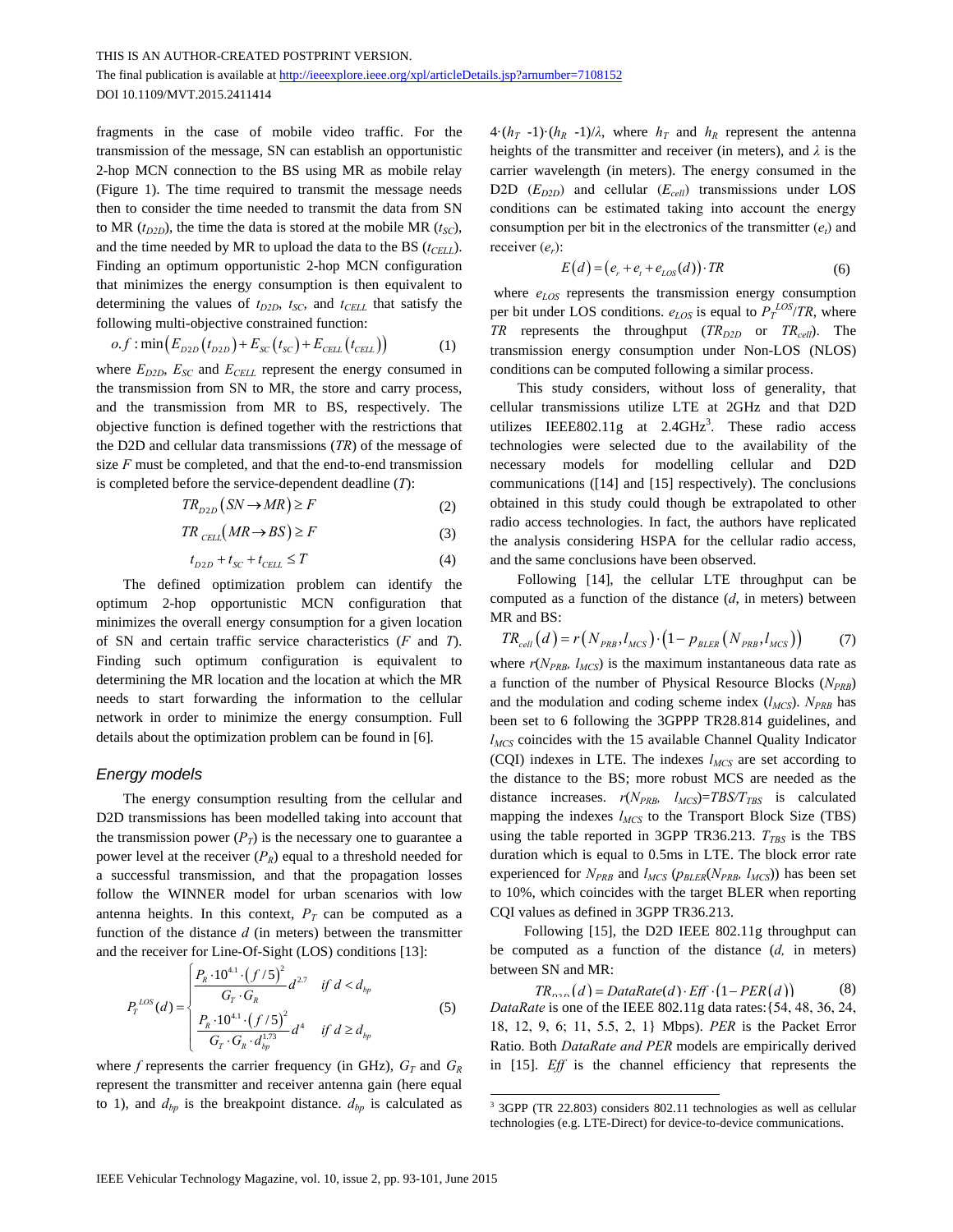THIS IS AN AUTHOR-CREATED POSTPRINT VERSION. The final publication is available at http://ieeexplore.ieee.org/xpl/articleDetails.jsp?arnumber=7108152 DOI 10.1109/MVT.2015.2411414

effective time that the 802.11g channel is used to transmit data and is modelled in [16].

The energy consumed by the store and carry process  $(E_{SC})$ has been modelled following [17]. This energy includes the energy consumption at DRAM and NAND flash memories. Mobile devices automatically store data packets received from the wireless interface in a storage unit (DRAM). The storage energy consumption can be reduced by transferring the information to the internal NAND flash unit. In this case, the information needs to be transferred back to the DRAM when the mobile device starts the cellular forwarding process. We assume that mobile devices always transfer the information to the internal NAND flash unit following the conclusions reached in [17]. In this context,  $E_{SC}$  is computed considering the power state transitions of the DRAM and NAND flash units when reading and writing information. The  $E_{SC}$  estimation also takes into account the DRAM and NAND power consumption in *idle* state when the information is stored. The energy consumption values for the two storage units at the different states have been obtained from [17].

# **Influence of traffic characteristics on the energy benefits of opportunistic MCN communications**

The optimum configuration of opportunistic MCN communications and their energy consumption depend on the traffic characteristics *T* and *F*. This study therefore investigates the impact of such characteristics on the total energy consumption, and how opportunistic MCN communications should be configured to exploit traffic characteristics in order to reduce the energy consumption. The study is conducted through numerical resolution of the analytical framework developed in the previous section. The optimization problem has been solved by means of brute force techniques implemented in Matlab, for all possible distances between SN and BS, and for a wide set of values of *T* and *F*.



*Figure 2 SN distance to the BS from which 2-hop opportunistic MCN communications are more energy efficient than single-hop cellular communications. The distance is depicted as a function of the size of the message to be transmitted (F) and the trafficdependent deadline (T).* 

The energy consumed by opportunistic MCN communications is first compared against that consumed in traditional single-hop cellular (SH, direct cellular connection between SN and  $BS)^4$ . Figure 2 shows the SN distance to the BS from which 2-hop opportunistic MCN communications are more energy efficient than single hop (SH) cellular communications. The results are shown for a variety of *F* and *T*, and have been obtained considering a cell radius of 1km and mobile MRs moving towards the BS at pedestrian speed (2m/s). The depicted results show that the SN distance to the BS from which opportunistic MCN communications are more efficient than SH communications increases with increasing values of *F*. This means that with messages of larger size, opportunistic MCN communications can be more energy efficient if SN is not close to the BS. This is due to the fact that large messages increase the  $E_{D2D}$  and  $E_{SC}$  energy consumption levels in the opportunistic MCN connection. To reduce the overall energy consumption with respect to SH, high energy savings from the MR-BS cellular transmission are hence necessary to compensate the increased  $E_{D2D}$  and  $E_{SC}$  levels. Opportunistic MCN communications can achieve such savings with increasing SN-BS distances because of the lower SH energy efficiency at large distances to the BS, and the use of store, carry and forward schemes with mobile relays. This is actually reflected in Figure 3 that shows the total energy consumption for SH and opportunistic MCN communications as a function of the SN-BS distance (*F*=5MB and *T*= 150s). Figure 3 shows that an optimum configuration of opportunistic MCN communications can result in important reductions in total energy consumption for SN-BS distances larger than 125m. For a SN distance to the BS equal to 200m, opportunistic MCN communications reduce by 60% the energy consumption compared with traditional SH communications. This gain increases above 90% for distances between SN and BS higher than 290m. Figure 3 has been obtained considering LTE for the cellular transmissions. Simulations were also conducted with HSPA, and the same trends were observed with slightly smaller energy gains for opportunistic MCN communications compared to when using LTE. This is the case because of the higher LTE transmission rates that benefit opportunistic MCN communications as the MR moves towards the BS and forwards the information to the cellular network.

<sup>4</sup> The energy consumption for SH communications is computed using the model for energy consumption of cellular transmissions reported in the previous section, and considering a direct cellular SN-BS connection (i.e. there is no D2D transmission and store and carry process).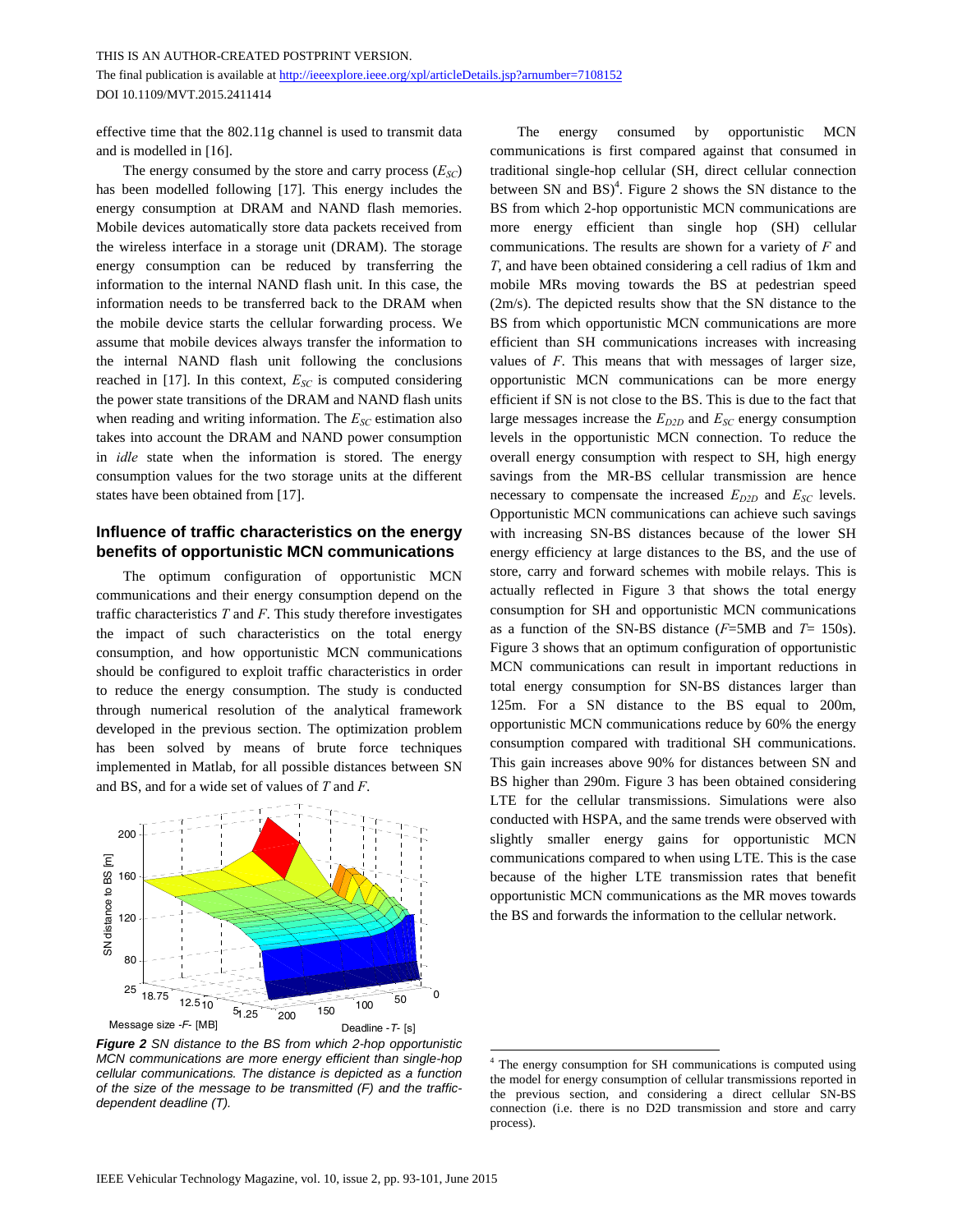The final publication is available at http://ieeexplore.ieee.org/xpl/articleDetails.jsp?arnumber=7108152 DOI 10.1109/MVT.2015.2411414



*Figure 3 Energy consumption of the end-to-end opportunistic MCN communications as a function of the distance from SN to the BS when F=5MB and T=150s.* 

Figure 2 also shows that the SN distance to the BS from which opportunistic MCN communications are more energy efficient than SH increases when the message deadline *T* is small. This is the case because small deadlines do not provide sufficient time to exploit the store and carry process, and the MR forwards the message to the BS as soon as received. When *T* increases, the SN-BS distance from which opportunistic MCN achieves higher energy efficiency than SH does not vary with *T*. However, *T* has an impact on the average reduction in total energy consumption of opportunistic MCN compared to SH. Such impact is shown in Table 1 as a function of the distance between SN and BS. As previously discussed, opportunistic MCN communications do not provide an energy gain when SN is close to the BS (SN-BS distances below 100 meters); Table 1 shows that this trend is independent of the deadline *T*. When the SN-BS distance increases, opportunistic MCN communications can significantly reduce the energy consumption compared to SH, reaching reduction levels near 100% under certain conditions. In fact, the obtained results show that for a fixed deadline *T*, opportunistic MCN communications achieve its higher energy gains compared to SH when the distance from SN to the BS increases. When this distance increases, opportunistic MCN communications achieve their higher possible energy gains compared to SH when *T* also increases, but up to a certain limit. For example, when SN is at a distance to the BS between 401 and 500m, the maximum energy reduction is reached for *T*=200s, and no further gains are achieved for higher values of *T*. Increasing *T* allows reducing the D2D distance at which SN should start the transmission to MR, as well as the distance to the BS at which MR should start the cellular transmission to reduce the total energy consumption. Reducing such distances decreases the energy consumption in the D2D and cellular transmissions but increases the energy consumption of the store and carry process at the MR. The results depicted in Table 1 clearly show that for a given SN-BS distance there is a *T* threshold from which the D2D and cellular transmission energy savings do not compensate the increased store and carry energy consumption levels. Table 1 does not show any values when *T*=40s and the

SN-BS distance increases beyond 700m. This is the case because under these conditions, it is not possible to establish an opportunistic MCN connection that can transmit the complete 10MB message before the *T* deadline expires. Since such connection is not possible, a comparison with SH is not feasible.

| SN-BS distance [m] | T[s]    |         |         |         |
|--------------------|---------|---------|---------|---------|
|                    | 40      | 100     | 200     | 300     |
| $1 - 100$          | $-34.1$ | $-34.1$ | $-34.1$ | $-34.1$ |
| 101-200            | 4.7     | 11.5    | 11.5    | 11.5    |
| 201-300            | 55.3    | 69.1    | 70.1    | 70.1    |
| 301-400            | 72.7    | 88.0    | 91.3    | 91.3    |
| 401-500            | 81.3    | 94.3    | 97.8    | 97.8    |
| 501-600            | 80.6    | 94.5    | 98.9    | 99.2    |
| 601-700            | 82.7    | 95.4    | 99.4    | 99.8    |
| 701-800            |         | 95.5    | 99.3    | 99.9    |
| 801-900            |         | 95.7    | 99.5    | 99.9    |
| 901-1000           |         | 94.8    | 99.4    | 99.9    |

*Table 1* Average energy reduction (in %) of opportunistic MCN communications compared to single-hop cellular communications for values of *T* and *F*= 10MB.

The energy gains of opportunistic MCN communications depend on an adequate selection of the MR. For example, selecting an MR that provides the highest progress towards the BS can reduce the energy consumed in the cellular transmission, but this is done at the expense of higher energy consumption levels in the D2D transmission that can increase the total energy consumption. It is therefore necessary to derive the optimum MR location that minimizes the overall energy consumption, and analyse its dependence with the traffic service characteristics. Figure 4 shows the optimum MR location to start the D2D transmission as a function of the distance between SN and BS. The MR location is represented by means of the distance between SN and MR. Figure 4.a shows for example that if SN is located 600m away from the BS, the MR should be ideally located 88m away from SN in the direction of the BS in order to minimize the total energy consumption. The results depicted in Figure 4.a show that the distance between SN and MR that minimizes the energy consumption increases with the distance between SN and BS, and that it does not vary with the message size *F* (fixing the message deadline *T* to 100s). On the other hand, Figure 4.b shows that, for a given location of SN, the distance from SN to MR that minimizes the overall energy consumption decreases as *T* increases (*F* is set to 6.25MB). With increasing values of *T*, MR has more time to store and carry the information, and therefore can reduce the D2D distance with SN, and hence the total energy consumption. On the other hand, when the traffic service is characterized by lower *T* deadlines, opportunistic MCN communications should increase the D2D distance to start the cellular forwarding process at closer distances to the BS and reduce the total energy consumption.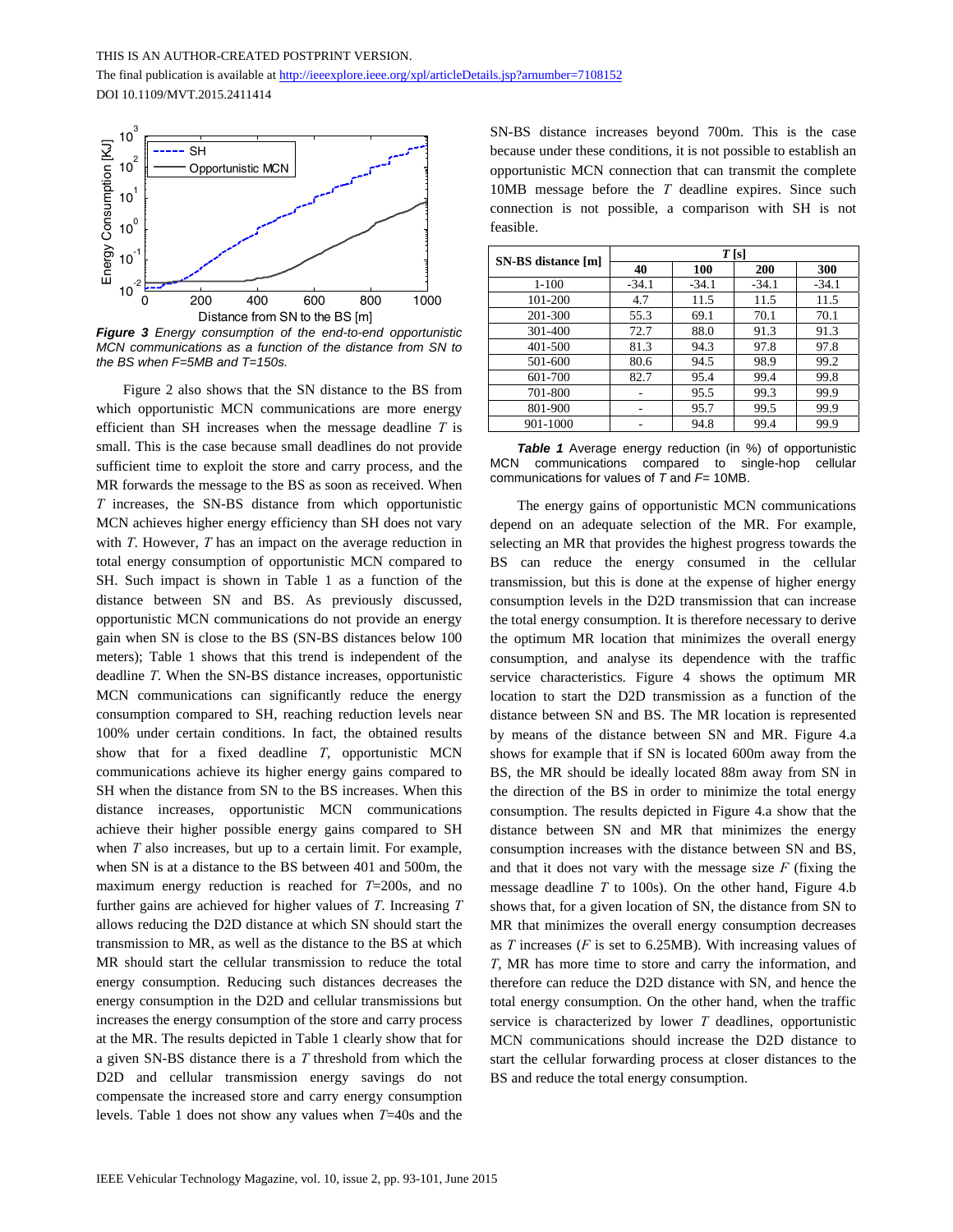The final publication is available at http://ieeexplore.ieee.org/xpl/articleDetails.jsp?arnumber=7108152 DOI 10.1109/MVT.2015.2411414



*Figure 4 Optimum MR location to minimize the total energy consumption for opportunistic MCN communications. The MR location is shown as a function of the distance from SN to the BS and varying service characteristics (F and T).* 

#### *Mobile video traffic*

<u>.</u>

The relevance of mobile video traffic in current and forecasted cellular data traffic statistics requires a specific analysis of the energy benefits that could be achieved when using opportunistic MCN communications to transmit mobile video traffic. In fact, opportunistic MCN communications can take advantage of the buffers that video players implement to keep the video content ahead of playback time. This allows grouping the video content fragments to postpone their transmission at no cost to the perceivable QoE as long as the playback is not interrupted. Figure 5 compares the average energy consumption in the transmission of a mobile video file using traditional SH cellular communications and opportunistic MCN communications. The results are shown for the case in which a traditional adaptive streaming (AS) scheme is used to upload the multiple video fragments [8] (bars marked as AS). The opportunistic MCN energy consumption is also evaluated when video content fragments are grouped into messages of 1MB, 2MB, 3MB and 4MB. In this case, the video messages are equivalent to 10s, 20s, 30s and 40s of playback [8] respectively. As a result, a 1MB-10s traffic configuration requires that the opportunistic MCN transmission of the 1MB message from SN to BS concludes before 10s to avoid the video playback to freeze. This study considers the average YouTube video size (7.6MB) reported in [18]. In the case of the 1MB-10s traffic configuration, eight opportunistic MCN transmissions from SN to BS are necessary to complete the video transmission (seven transmissions of 1MB plus one transmission of  $0.6MB^5$ ). A 4MB-40s traffic configuration would only require two transmissions  $(1x4MB + 1x3.6MB)$ with the maximum time available (deadline *T*) for each one equal to 40s. Each of these opportunistic MCN transmissions is initiated at the same location of the SN but uses different MRs (always at the same location for a given traffic configuration, Figure 4.a) as MRs are mobile. The energy consumption levels shown in Figure 5 for opportunistic MCN communications correspond then to the sum of the energy consumption in each one of the transmissions necessary to complete the video file transference. The energy consumption values shown in Figure 5 have been averaged for all possible distances between SN and BS considering a cell radius of 1km and MRs moving towards the BS at 2m/s.



*Figure 5 Average energy consumption to transmit a 7.6MB video file. Video content fragments of 1MB, 2MB, 3MB and 4MB (equivalent to 10s, 20s, 30s and 40s of playback) are grouped in the case of opportunistic MCN. The figure shows the reduction (in %) in average energy consumption that opportunistic MCN communications can achieve compared to traditional SH communications for each video traffic configuration.* 

Figure 5 shows that opportunistic MCN communications can considerably reduce the average energy consumption with respect to SH. The reduction is particularly relevant when video content fragments are grouped. In fact, the reduction increases with the number of video content fragments being grouped. For example, the reduction increases from 42.26% with the 1MB-10s traffic configuration to 66.87% with the 4MB-40s traffic configuration. This is due to the fact that opportunistic MCN communications can benefit from increasing values of the transmission deadline *T* since the MR would have more time to store and carry the information, and therefore reduce the D2D distance, the cellular distance with the BS, and finally the total energy consumption. The message deadline *T* in mobile video traffic, and therefore the energy benefits of opportunistic MCN communications, increase with the amount of video content fragments that are grouped. It should be noted that this is at the expense of a higher delay in the transmission of the first message, which can determine the start of the playback. For example, the first message (set of grouped video content fragments) is uploaded to the BS before

<sup>&</sup>lt;sup>5</sup> We consider that the time available to transmit the 0.6MB video fragment from SN to BS is also equal to 10s. This is the case because the time available to transmit this fragment is related to the buffered

data in the playback from the previous transmission (1MB video fragment with 10s of playback).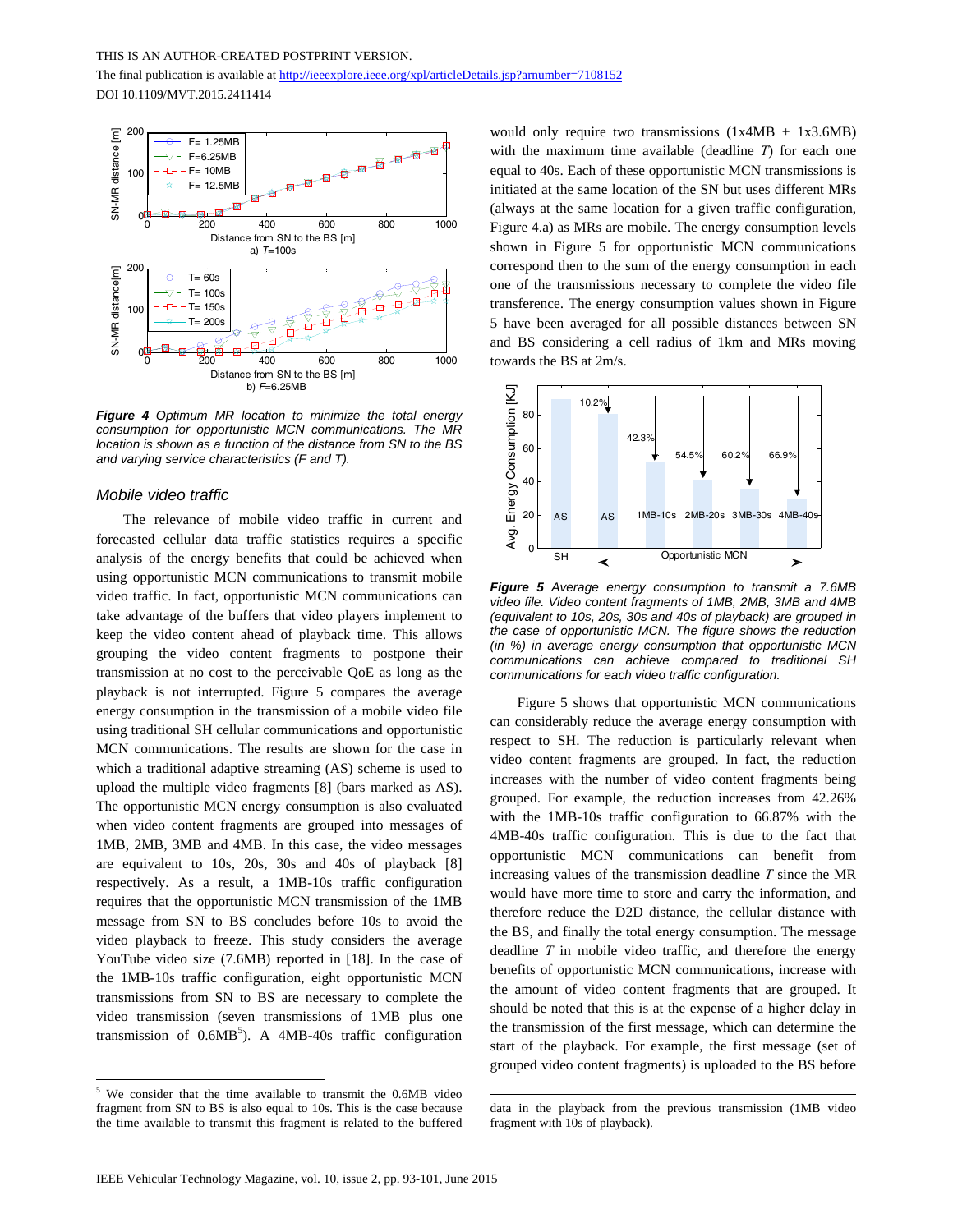THIS IS AN AUTHOR-CREATED POSTPRINT VERSION.

The final publication is available at http://ieeexplore.ieee.org/xpl/articleDetails.jsp?arnumber=7108152 DOI 10.1109/MVT.2015.2411414

10s elapse in the case of the 1MB-10s traffic configuration. On the other hand, it could take up to 40s to receive the first 4MB message in case of the 4MB-40s traffic configuration.

## **Conclusions**

Mobile data traffic is continuously growing with mobile users increasingly taking a prosumer role. Cellular networks have to be prepared to efficiently accommodate the expected growth levels. Some of the services driving the mobile data growth are characterized by certain delay tolerance. The authors propose to exploit such delay tolerance to improve the energy-efficiency of cellular networks through the use of opportunistic networking policies. In this context, this study has analyzed the impact of traffic characteristics of delay tolerant services on the energy gains that can be reached with opportunistic MCN communications compared to traditional SH cellular communications. The study has also investigated how opportunistic MCN communications should be configured to exploit the traffic delay tolerance in order to reduce the total transmission energy consumption. The obtained results have shown that opportunistic MCN communications can significantly reduce the energy consumption compared to traditional single-hop cellular communications for delay tolerant services. The reduction can even be higher than 90% under certain conditions. In particular, the reduction levels increase with increased traffic delay tolerance thresholds and the increased distance of the source node to the serving base station. Particular attention has been paid to the case of mobile video traffic that accounts for a very significant portion of current and forecasted mobile data traffic. The conducted analysis has shown that by grouping video content fragments, mobile video traffic and opportunistic MCN communications can provide significant energy savings in cellular networks at no cost to the perceived QoE.

#### **References**

- [1] R. Baldemair, et al, "Evolving Wireless Communications: Addressing the Challenges and Expectations of the Future," *IEEE Vehicular Technology Magazine, vol. 8, no. 1*, Mar. 2013.
- [2] M.J. Yang, S.Y. Lim, H.J. Park, and N.H. Park, "Solving the data overload: Device-to-device bearer control architecture for cellular data offloading," *IEEE Vehicular Technology Magazine, vol.8, no.1, pp.31-39*, Mar. 2013.
- [3] H. Nishiyama, M. Ito, and N. Kato, "Relay-by-smartphone: realizing multihop device-to-device communications," *IEEE Communications Magazine, vol. 52, no. 4, pp. 56-65*, Apr. 2014.
- [4] J. Gozalvez, and B. Coll-Perales, "Experimental evaluation of multihop cellular networks using mobile relays," *IEEE Communications Magazine, vol.51, no.7, pp.122-129*, Jul. 2013.
- [5] L. Pelusi, A. Passarella, and M. Conti, "Opportunistic networking: data forwarding in disconnected mobile ad hoc networks," *IEEE Communications Magazine, vol.44, pp.134-141*, Nov. 2006.
- [6] B. Coll-Perales, J. Gozalvez, and V. Friderikos, "Opportunistic Networking for Improving the Energy Efficiency of Multi-Hop Cellular Networks," *Proceedings of the IEEE CCNC, pp.1080- 1085*, Las Vegas, USA, 10-13 Jan. 2014.
- [7] B. Coll-Perales, J. Gozalvez and V. Friderikos, "Energy-efficient opportunistic forwarding in multi-hop cellular networks using device-to-device communications", *Transactions on Emerging Telecommunications Technologies, early view,* Aug. 2014.
- [8] P. Ameigeiras, J.J. Ramos-Muñoz, J. Navarro-Ortiz, and J.M. López-Soler, "Analysis and modelling of YouTube traffic," *Transactions on Emerging Telecommunications Technologies, vol.23, no.4, pp.360-377*, Jun. 2012.
- [9] P. Kolios, V. Friderikos, and K. Papadaki, "Energy-Aware Mobile Video Transmission Utilizing Mobility," *IEEE Network, vol.27, no.2, pp.34-40*, Mar. 2013.
- [10] J.I. Moreno-Novella, and F.J. Gonzalez-Castaño, "Resource Management in Satellite Networks (Chap. 3): QoS Requirements for Multimedia Services," *Springer, pp.67-94*, 2007.
- [11] B. Bing, "A fast and secure framework for over-the-air wireless software download using reconfigurable mobile devices," *IEEE Communications Magazine, vol.44, no.6, pp.58-63*, Jun. 2006.
- [12] C. Troncoso, et al, "PriPAYD: Privacy-Friendly Pay-As-You-Drive Insurance," *IEEE Transactions on Dependable and Secure Computing, vol.8, no.5, pp.742-755*, Sept.-Oct. 2011.
- [13] WINNER consortium, "D1.1.2 V.1.1. WINNER II channel models", WINNER European Research project Public Deliverable, Nov. 2007.
- [14] P. Bertrand, J. Jiang, and A. Ekpenyong, "Link Adaptation Control in LTE Uplink," *Proceedings of the IEEE VTC Fall, pp.1-5*, Quebec, Canada, 3-6 Sept. 2012.
- [15] B. Coll-Perales, J. Gozalvez, and J. Sanchez-Soriano, "Empirical Performance Models for P2P and Two Hops Multi-hop Cellular Networks with Mobile Relays," *Proceedings of the ACM PM2HW2N, pp.21-28*, Barcelona, Spain, 3-8 Nov. 2013.
- [16] A. Duda, "Understanding the Performance of 802.11 Networks", *Proceedings of the IEEE PIMRC, pp.1-6,* Cannes, France, 15-18 Sept. 2008.
- [17] B. Zhao, and V. Friderikos, "Optimal stopping for energy efficiency with delay constraints in Cognitive Radio networks," *Proceedings of the IEEE PIMRC, pp.820-825*, Sydney, Australia, 9-12 Sept. 2012.
- [18] X. Cheng, J. Liu, and C. Dale, "Understanding the Characteristics" of Internet Short Video Sharing: A YouTube-Based Measurement Study," *IEEE Transactions on Multimedia, vol.1, no.5, pp.1184- 1194*, Aug. 2013.

### **Acknowledgements**

This work is supported in part by the Spanish Ministry of Economy and Competitiveness and FEDER funds (TEC2011- 26109), and the Local Government of Valencia with reference ACIF/2010/161 and BEFPI/2012/065. This work is also partially supported by the European Commission in the framework of the FP7 Mobile Opportunistic Traffic Offloading (MOTO) under grant agreement number 317959.

*Baldomero Coll-Perales (bcoll@umh.es) received a telecommunications engineering degree from the Miguel Hernández University of Elche (UMH) in 2008. He received the best student awards in telecommunications engineering by both the UMH and the professional organization of telecommunications engineers. He then joined the UWICORE research laboratory to work on the development of networking and communication protocols for mobile relaying multi-hop cellular networks under the Opportunities, m-HOP and ICARUS research projects. He is currently pursuing his Ph.D. studies with a fellowship from the Valencia regional*